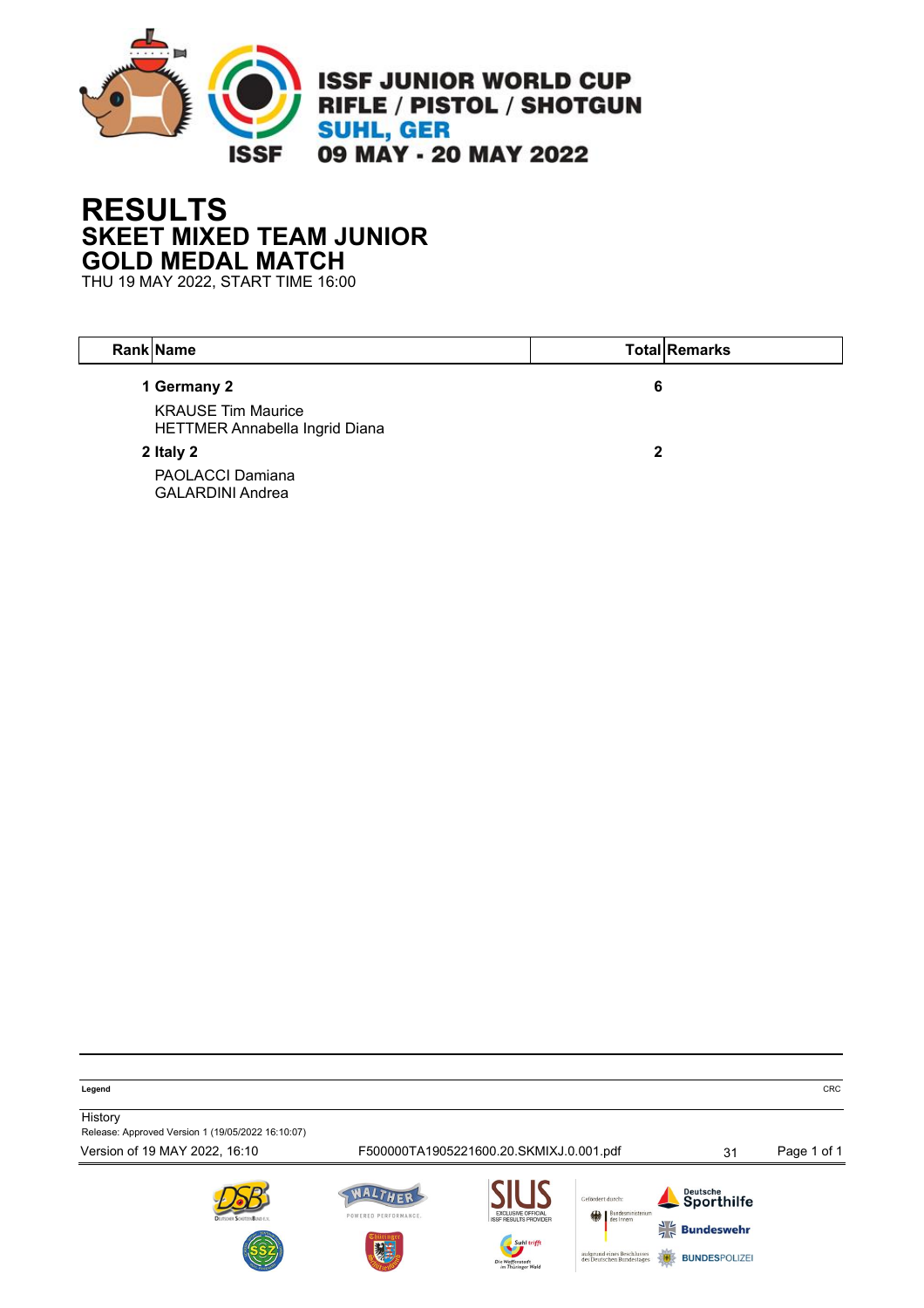

## **RESULTS SKEET MIXED TEAM JUNIOR BRONZE MEDAL MATCH 2**

THU 19 MAY 2022, START TIME 15:30

| Rank Name                                               |   | <b>Total Remarks</b> |
|---------------------------------------------------------|---|----------------------|
| 1 France 1                                              | 6 |                      |
| <b>RICHARD Lea</b><br><b>HIRCAU Keylem</b>              |   |                      |
| 2 Great Britain 1                                       | 0 |                      |
| <b>BROOKER-SMITH Mitchell</b><br><b>HERRMANN Sophie</b> |   |                      |

**Legend** CRC

**History** Release: Approved Version 1 (19/05/2022 15:53:01)

Version of 19 MAY 2022, 15:53 F500000TA1905221530.20.SKMIXJ.0.001.pdf 31 Page 1 of 1









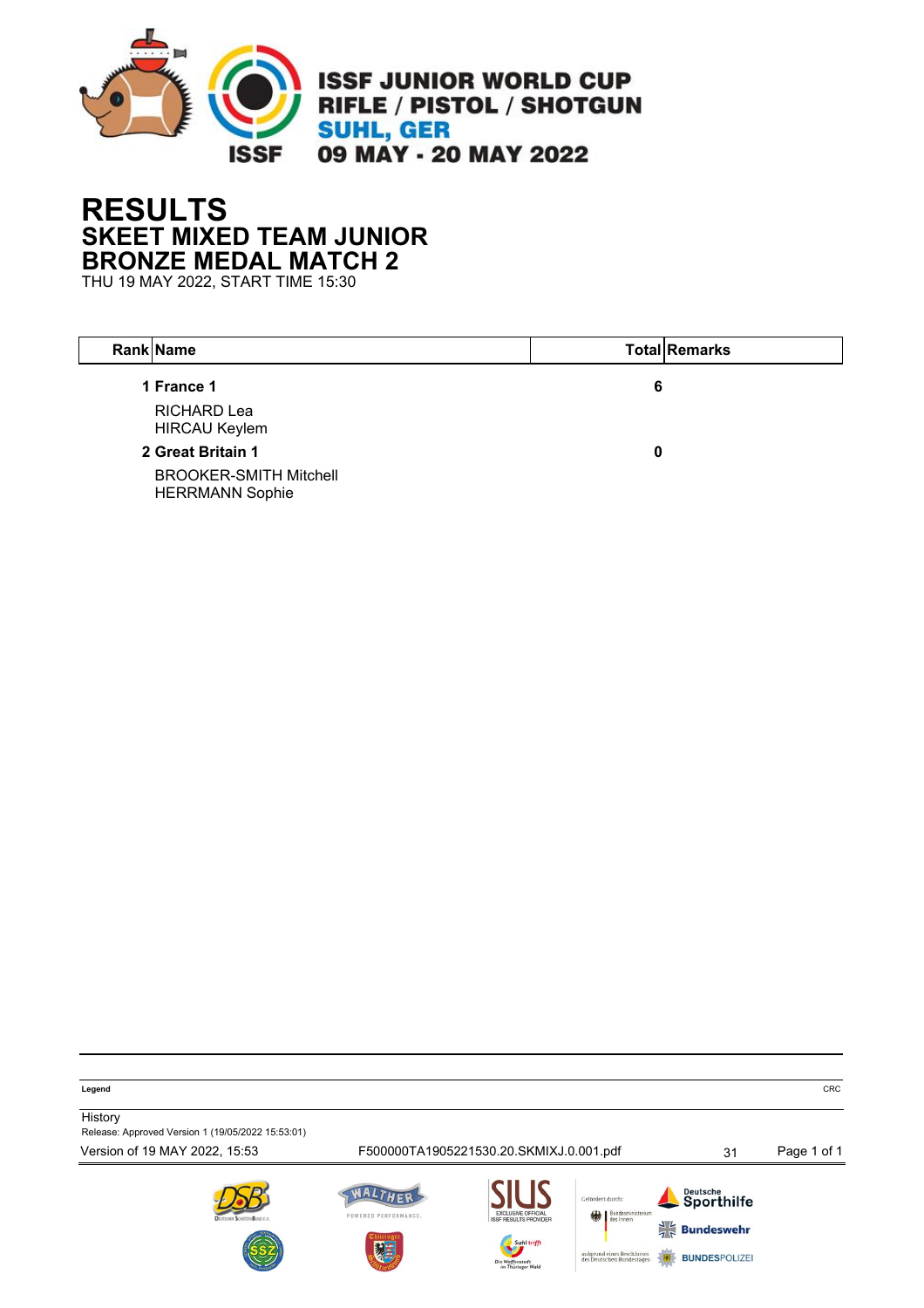

## **RESULTS SKEET MIXED TEAM JUNIOR BRONZE MEDAL MATCH 1**

THU 19 MAY 2022, START TIME 15:30

 $\overline{\phantom{a}}$ 

| <b>Rank Name</b>                                            | <b>Total Remarks</b> |
|-------------------------------------------------------------|----------------------|
| 1 United States 2                                           |                      |
| SAPP Jordan Douglas<br><b>NELSON Julia Florence</b>         |                      |
| 2 United States 1                                           |                      |
| <b>KELLER Benjamin Joseph</b><br><b>FULTON Mikena Grace</b> |                      |

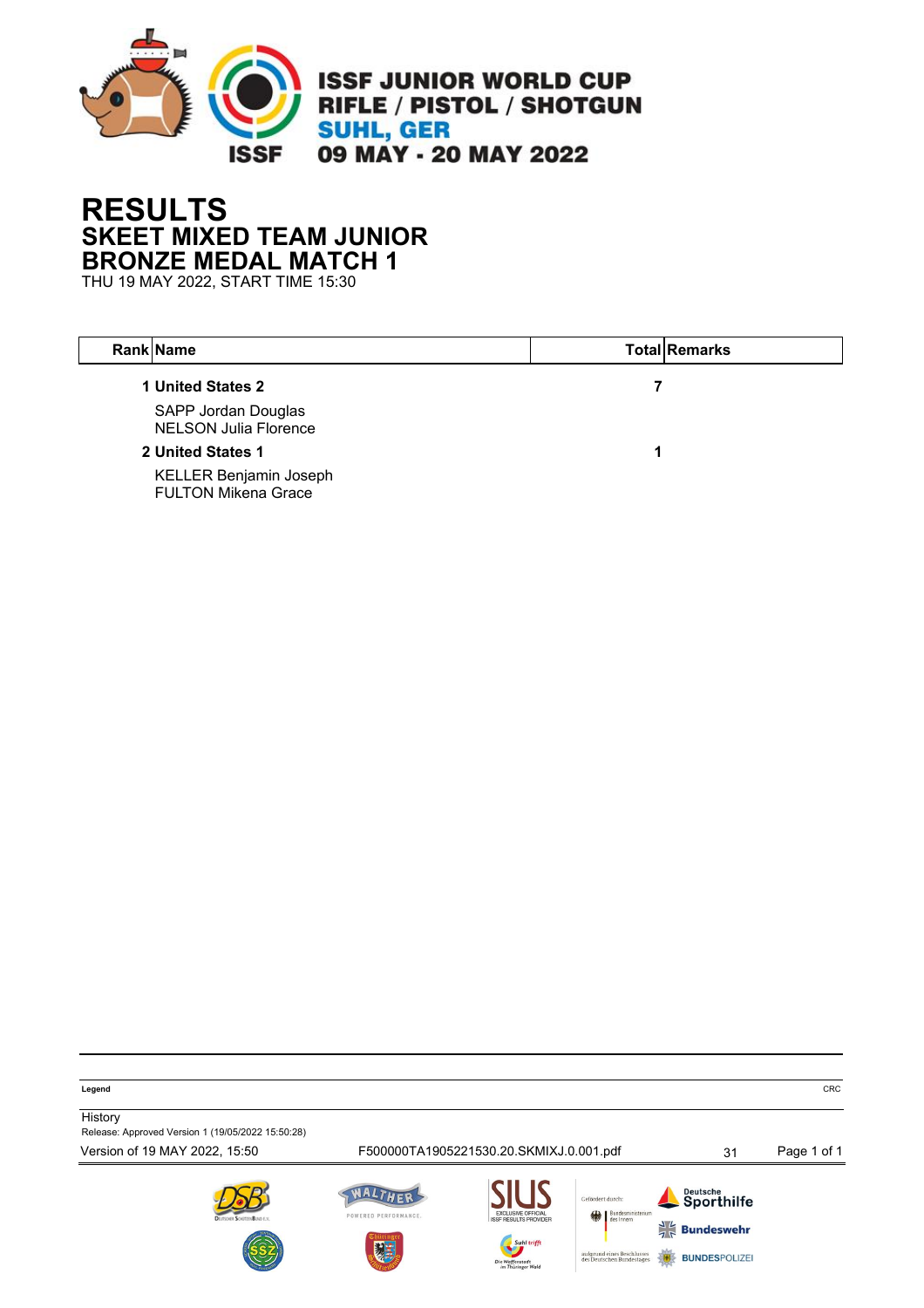

**ISSF JUNIOR WORLD CUP** RIFLE / PISTOL / SHOTGUN **SUHL, GER** 09 MAY - 20 MAY 2022

**RESULTS SKEET MIXED TEAM JUNIOR QUALIFICATION**

THU 19 MAY 2022, START TIME 09:00

| <b>WRJ</b>              | <b>Records Team</b> | 142 ISLAI Raveca-Maria; GHETU Vlad-Mihail;                  |              |                                 |    | ROU      | 12 AUG 2018                             | ECH | Leobersdorf (AUT) |             |
|-------------------------|---------------------|-------------------------------------------------------------|--------------|---------------------------------|----|----------|-----------------------------------------|-----|-------------------|-------------|
|                         | Rank Bib No Name    |                                                             | $\mathbf{1}$ | <b>Rounds</b><br>$\overline{c}$ | 3  | Total    | <b>Remarks</b>                          |     |                   |             |
| 1                       |                     | ITA 2 - Italy 2                                             |              | 48 44 48                        |    | 140      |                                         |     |                   |             |
|                         | 1445<br>1434        | PAOLACCI Damiana<br><b>GALARDINI Andrea</b>                 |              | 24 21 24<br>24 23 24            |    | 69<br>71 |                                         |     |                   |             |
| $\overline{2}$          |                     | <b>GER 2 - Germany 2</b>                                    |              | 45 48 45                        |    |          | 138 S-off +2                            |     |                   |             |
|                         | 1289<br>1297        | HETTMER Annabella Ingrid Diana<br><b>KRAUSE Tim Maurice</b> |              | 21 24 22<br>24 24 23            |    | 67<br>71 |                                         |     |                   |             |
| $\overline{2}$          |                     | <b>GBR 1 - Great Britain 1</b>                              |              | 45 46 47                        |    |          | 138 S-off $+0$                          |     |                   |             |
|                         | 1246<br>1237        | <b>HERRMANN Sophie</b><br><b>BROOKER-SMITH Mitchell</b>     |              | 23 23 23<br>22 23 24            |    | 69<br>69 |                                         |     |                   |             |
| $\overline{\mathbf{4}}$ |                     | <b>USA 2 - United States 2</b>                              |              | 48 44 45                        |    | 137      |                                         |     |                   |             |
|                         | 1753                | <b>NELSON Julia Florence</b><br>1755 SAPP Jordan Douglas    |              | 24 21<br>24 23 24               | 21 | 66<br>71 |                                         |     |                   |             |
| $5\phantom{1}$          |                     | <b>USA 1 - United States 1</b>                              |              | 46 43 47                        |    | 136      |                                         |     |                   |             |
|                         | 1749                | 1747 FULTON Mikena Grace<br>KELLER Benjamin Joseph          |              | 22 19 22<br>24 24 25            |    | 63<br>73 |                                         |     |                   |             |
| 6                       |                     | FRA 1 - France 1                                            |              | 45 45 45                        |    | 135      |                                         |     |                   |             |
|                         | 1225                | RICHARD Lea                                                 |              | 22 24 23                        |    | 69       |                                         |     |                   |             |
|                         | 1216                | <b>HIRCAU Keylem</b>                                        |              | 23 21 22                        |    | 66       |                                         |     |                   |             |
| $\overline{7}$          |                     | IND 2 - India 2                                             |              | 41 47 46                        |    | 134      |                                         |     |                   |             |
|                         | 1363<br>1389        | <b>KHAN Areeba</b><br><b>SEKHON Abhay Singh</b>             |              | 19 22 21<br>22 25 25            |    | 62<br>72 |                                         |     |                   |             |
| 8                       |                     | <b>SVK - Slovakia</b>                                       |              | 43 45 46                        |    | 134      |                                         |     |                   |             |
|                         | 1684<br>1691        | <b>HOCKOVA Miroslava</b><br><b>NEMETH Ladislav</b>          |              | 24 23 22<br>19 22 24            |    | 69<br>65 |                                         |     |                   |             |
| $\boldsymbol{9}$        |                     | ROU - Romania                                               |              | 44 41 47                        |    | 132      |                                         |     |                   |             |
|                         | 1599                | SANDU Carla Elena                                           |              | 20 21 22                        |    | 63       |                                         |     |                   |             |
|                         | 1597                | CARBUNARU Stefan<br>Version of 19 MAY 2022, 14:03           |              | 24 20 25                        |    | 69       | Q500010TA1905220900.20.SKMIXJ.0.001.pdf |     | 31                | Page 1 of 2 |